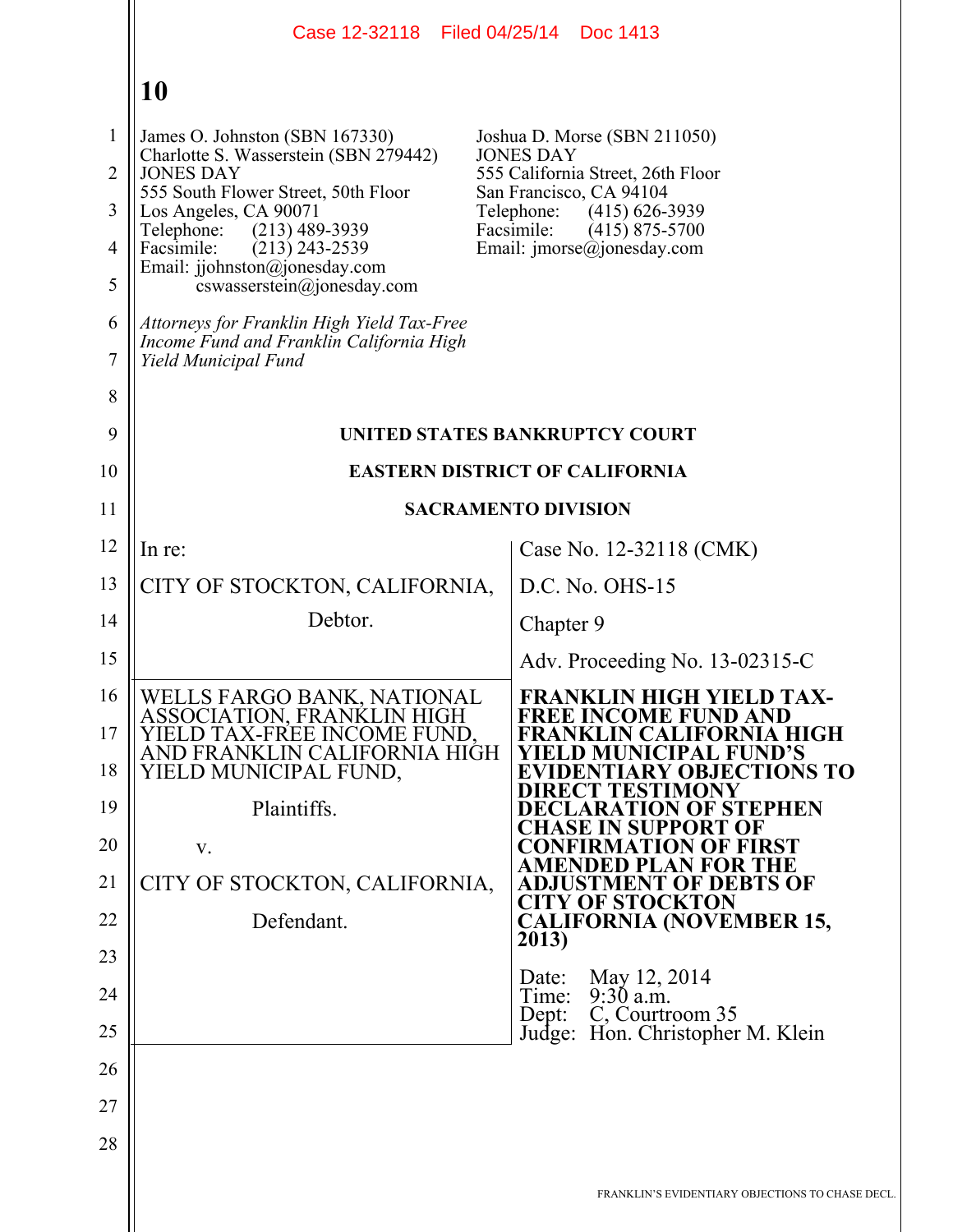Franklin High Yield Tax-Free Income Fund and Franklin California High Yield Municipal

Fund (collectively, "Franklin") respectfully submit the following evidentiary objections to the

3 *Direct Testimony Declaration of Stephen Chase In Support Of Confirmation Of First Amended Plan* 

*For The Adjustment Of Debts Of City Of Stockton, California (November 15, 2013)* [Docket

No. 1384 / Adv. Pro. Docket No. 79].

1

2

4

5

| PARAGRAPH OBJECTED TO                                                                                                                                                                                                                                                                                                                                                                                                                                                                                                                                                                                                                                               | <b>GROUNDS FOR OBJECTION</b>                                                                                   |
|---------------------------------------------------------------------------------------------------------------------------------------------------------------------------------------------------------------------------------------------------------------------------------------------------------------------------------------------------------------------------------------------------------------------------------------------------------------------------------------------------------------------------------------------------------------------------------------------------------------------------------------------------------------------|----------------------------------------------------------------------------------------------------------------|
| PFFs are charges levied on new<br>2.<br>development to pay for development's fair<br>share of infrastructure needs to mitigate the<br>incremental impacts of the development.<br>They are governed by the California<br>Mitigation Fee Act of 1987 (the "Act," also<br>known as California Assembly Bill 1600, or<br>"AB 1600"), codified at Cal. Gov't Code<br>$\S 66000$ <i>et seq.</i> , which allows cities to charge<br>fees, among them PFFs, to provide a certain<br>level of service or for public infrastructure<br>related to new development. The Act imposes<br>several key requirements on the City's PFF<br>system.                                   | Franklin objects to this paragraph because it<br>consists of improper legal conclusions. FED. R.<br>EVID. 701. |
| First, the Act requires that there be a<br>3.<br>"nexus" between the level of service and/or<br>infrastructure costs and the fee charged. In<br>order to establish the nexus for a new PFF,<br>the City must identify the purpose of the fee,<br>identify the use to which the fee is to be put,<br>and determine how there is a reasonable<br>relationship between the fee's use and the<br>type of development project on which the fee<br>is imposed. These findings are contained in a<br>fee study prepared by or for the Community<br>Development Department and the<br>Administrative Services Department and<br>submitted to the City Council for approval. | Franklin objects to this paragraph because it<br>consists of improper legal conclusions. FED. R.<br>EVID. 701. |
| Because of the Act's nexus requirement,<br>4.<br>the permissible uses of PFF receipts are<br>restricted to the purposes for which the PFFs<br>were imposed—in other words, the purposes<br>set forth in the fee study that was required to<br>be undertaken by the City in order to levy the<br>charges.                                                                                                                                                                                                                                                                                                                                                            | Franklin objects to this paragraph because it<br>consists of improper legal conclusions. FED. R.<br>EVID. 701. |
|                                                                                                                                                                                                                                                                                                                                                                                                                                                                                                                                                                                                                                                                     |                                                                                                                |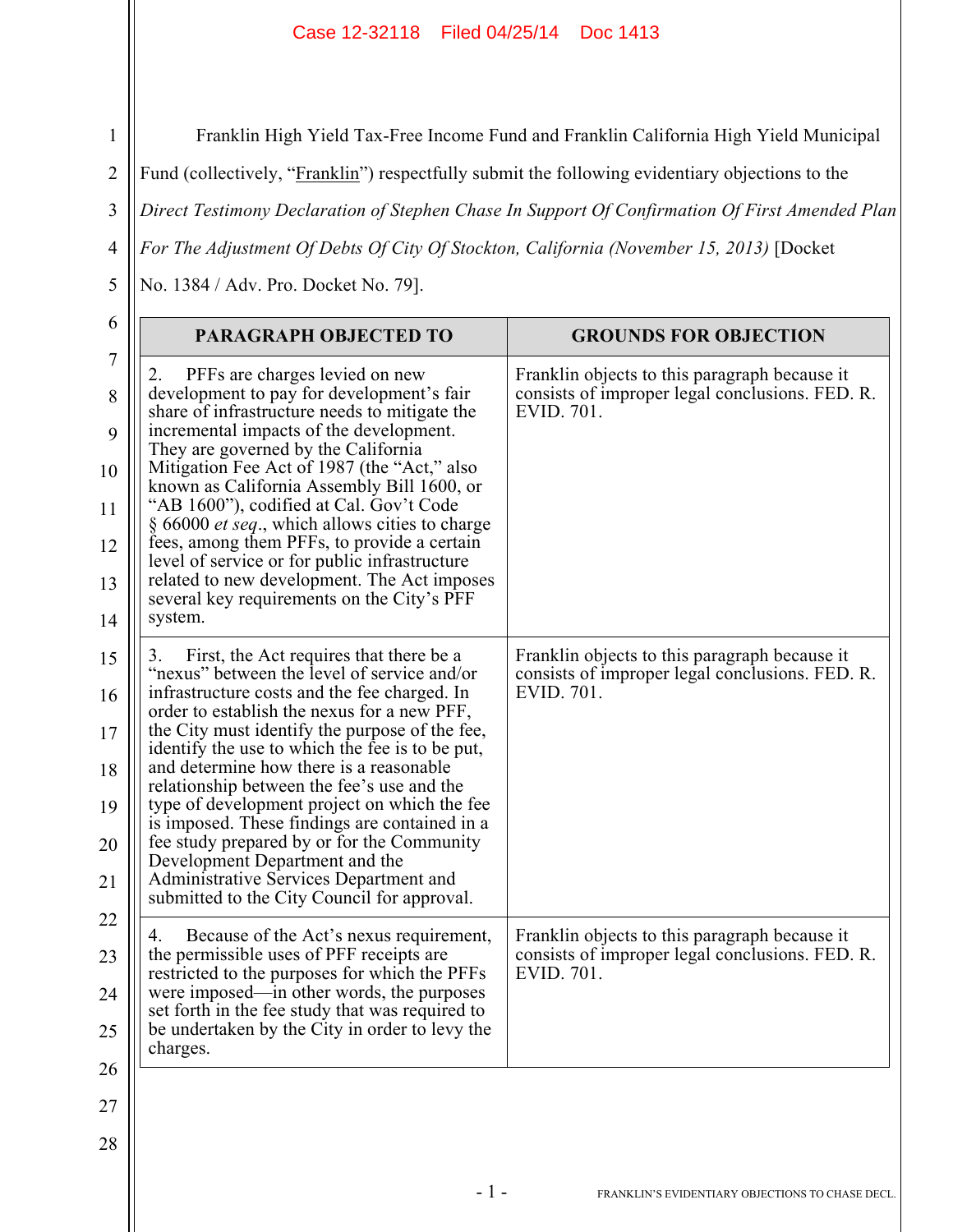| $\mathbf 1$                                  | <b>PARAGRAPH OBJECTED TO</b>                                                                                                                                                                                                                                                                                                                                                                                                                                                                                                                                                                                                                                                                                                         | <b>GROUNDS FOR OBJECTION</b>                                                                                                                                                                                                                                  |
|----------------------------------------------|--------------------------------------------------------------------------------------------------------------------------------------------------------------------------------------------------------------------------------------------------------------------------------------------------------------------------------------------------------------------------------------------------------------------------------------------------------------------------------------------------------------------------------------------------------------------------------------------------------------------------------------------------------------------------------------------------------------------------------------|---------------------------------------------------------------------------------------------------------------------------------------------------------------------------------------------------------------------------------------------------------------|
| $\overline{2}$<br>3<br>4<br>5<br>6           | A second key requirement of the Act is<br>5.<br>that PFF receipts be placed in separate funds<br>allocated to each specific fee purpose. As<br>described in the Vanessa Burke declaration<br>being submitted concurrently, these funds are<br>restricted, meaning that these types of fees<br>can only be collected and used for mitigating<br>the impacts of new development upon<br>infrastructure needs and/or service level<br>demands.                                                                                                                                                                                                                                                                                          | Franklin objects to this paragraph because it<br>consists of improper legal conclusions. FED. R.<br>EVID. 701. Franklin also objects to the<br>statements in this paragraph because they lack<br>foundation. FED. R. EVID. 602.                               |
| 7<br>8<br>9<br>10<br>11                      | Finally the Act requires that PFF receipts<br>6.<br>be allocated within five years of their<br>collection to a nexus-based capital<br>improvement program, such as the land<br>acquisition, engineering and eventual<br>construction of a freeway interchange.<br>Reimbursement claims are eligible for<br>consideration beyond the five year window.                                                                                                                                                                                                                                                                                                                                                                                | Franklin objects to this paragraph because it<br>consists of improper legal conclusions. FED. R.<br>EVID. 701.                                                                                                                                                |
| 12<br>13<br>14<br>15<br>16<br>17<br>18<br>19 | The proceeds of the 2009 Golf<br>7.<br>Course/Park Bonds funded certain<br>infrastructure improvements that would have<br>otherwise been eligible for funding from<br>certain PFF funds. Because of this, the PFF<br>funds from which the improvements would<br>have otherwise been eligible for funding may<br>reimburse the General Fund for the portions<br>of the lease payments on the principal of (but)<br>not interest on, as explained below) the 2009<br>Golf Course/Park Bonds that are allocable to<br>those improvements. The authority to use PFF<br>receipts to refund the principal payments on<br>the 2009 Golf Course/Park Bonds is based on<br>the use of bond proceeds to finance fee-<br>eligible improvements. | Franklin objects to this paragraph because it<br>consists of improper legal conclusions. FED. R.<br>EVID. 701.                                                                                                                                                |
| 20<br>21<br>22<br>23<br>24                   | It is important to note that the City is not<br>8.<br><i>required</i> to use PFF funds to reimburse the<br>General Fund principal payments. This is<br>because there is no separate pledge agreement<br><i>committing</i> PFF receipts to refund the<br>principal payments made by the General Fund<br>to Franklin. Rather, the City is <i>permitted</i> to<br>use PFF funds for this purpose, if it so elects.                                                                                                                                                                                                                                                                                                                      | Franklin objects to this paragraph because it<br>consists of improper legal conclusions. FED. R.<br>EVID. 701.                                                                                                                                                |
| 25<br>26<br>27<br>28                         | The City's ability to use PFF receipts to<br>9.<br>refund the principal payments on the 2009<br>Golf Course/Park Bonds is limited by the<br>City's obligations to use PFFs to pay for new<br>infrastructure. There is no requirement that<br>any particular improvements be given priority<br>over other improvements, and the City has not<br>assigned priority to repayment of the 2009                                                                                                                                                                                                                                                                                                                                            | Franklin objects to this paragraph because it<br>consists of improper legal conclusions. FED. R.<br>EVID. 701. Franklin also objects to the<br>statements in this paragraph because they are<br>vague, speculative and lack foundation. FED.<br>R. EVID. 602. |
|                                              | $-2-$                                                                                                                                                                                                                                                                                                                                                                                                                                                                                                                                                                                                                                                                                                                                | FRANKLIN'S EVIDENTIARY OBJECTIONS TO CHASE DECL.                                                                                                                                                                                                              |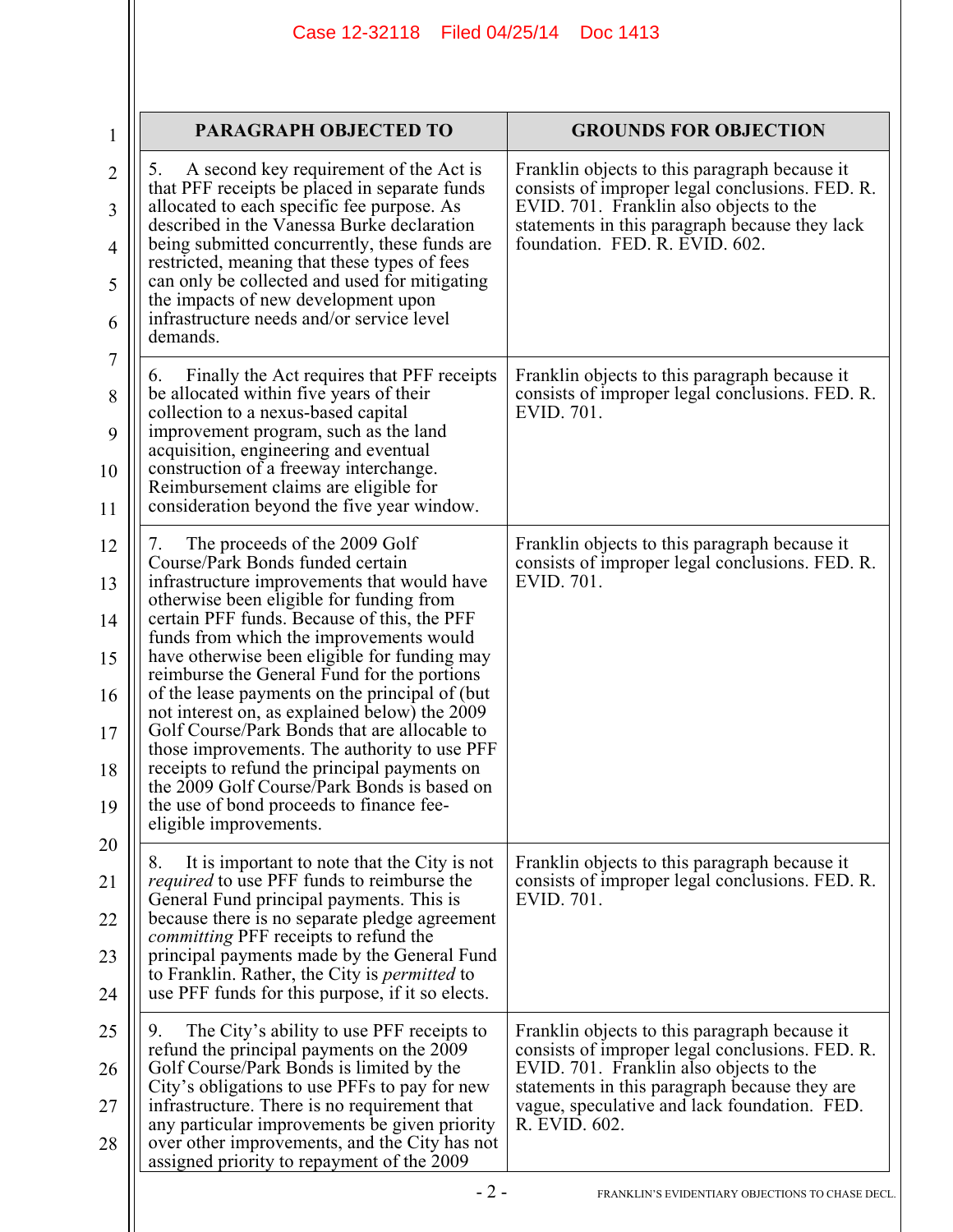| 1              | <b>PARAGRAPH OBJECTED TO</b>                                                                                                       | <b>GROUNDS FOR OBJECTION</b>                                                                                                                  |
|----------------|------------------------------------------------------------------------------------------------------------------------------------|-----------------------------------------------------------------------------------------------------------------------------------------------|
| $\overline{2}$ | Golf Course/Park Bonds ahead of other<br>obligations. Another limiting factor is that                                              |                                                                                                                                               |
| 3              | PFFs are received only when property is<br>developed, which is beyond the City's                                                   |                                                                                                                                               |
| 4              | control. The City thus has no control over the<br>timing or amount of PFF revenues in any                                          |                                                                                                                                               |
| 5              | given period. Because the improvements to be<br>funded by PFFs are intended to mitigate the                                        |                                                                                                                                               |
| 6              | impacts of new development, the City cannot<br>feasibly allocate all or even a substantial                                         |                                                                                                                                               |
| 7              | portion of future PFFs to refund the principal<br>payments on the 2009 Golf Course/Park                                            |                                                                                                                                               |
| 8              | Bonds, lest it fail to have funding to pay for<br>the infrastructure required to serve the new                                     |                                                                                                                                               |
| 9              | developments that will generate the fees.                                                                                          |                                                                                                                                               |
| 10             | As noted above, PFF receipts may be<br>10.<br>used to refund the principal payments of, and                                        | Franklin objects to this paragraph because it<br>consists of improper legal conclusions. FED. R.                                              |
| 11             | not the interest on, the 2009 Golf Course/Park<br>Bonds. This is because the fee study for the                                     | EVID. 701.                                                                                                                                    |
| 12             | projects funded by the proceeds of the 2009<br>Golf Course/Park Bonds did not establish fees                                       |                                                                                                                                               |
| 13             | in an amount designed to cover interest<br>carried on the cost of the improvements.                                                |                                                                                                                                               |
| 14             | Because of this, PFFs cannot be used to<br>refund the General Fund for payments for the                                            |                                                                                                                                               |
| 15             | interest component of the amounts due under<br>the 2009 Golf Course/Park Bonds.                                                    |                                                                                                                                               |
| 16             | By the beginning of the AB 506 neutral<br>12.                                                                                      | Franklin objects to the underlined statements in                                                                                              |
| 17             | evaluation process, the City was aware that<br>PFF revenues had fallen from their peak in                                          | this paragraph because they assume facts not in<br>evidence, are speculative and lack foundation.                                             |
| 18             | 2003-2006. However, it was not until later, in<br><u>June 2013, that the City received information</u>                             | FED. R. EVID. 602. Franklin also objects to<br>the underlined portions of this paragraph                                                      |
| 19             | showing the extent of the down-market<br>effects on development activities going<br>forward into future years, and, therefore, the | because they consist of improper opinion<br>testimony that is not rationally based on Mr.<br>Chase's perception and is not helpful to clearly |
| 20<br>21       | drastically reduced projections for the<br>generation of PFF revenues. The City now                                                | understand Mr. Chase's testimony or to<br>determine a fact in issue. FED. R. EVID. 701.                                                       |
| 22             | recognizes that PFF receipts have reached a<br>new low, and because of multiple factors, are                                       |                                                                                                                                               |
| 23             | likely to remain low for many years to come.<br>In January of 2013, the City<br>14.                                                | Any statement made by EPS in its report                                                                                                       |
| 24             | commissioned the consulting firm Economic<br>& Planning Systems, Inc. ("EPS") to prepare                                           | offered by Mr. Chase for the truth of the matters<br>asserted constitutes inadmissible hearsay. FED.                                          |
| 25             | a development impact review report as part of<br>a comprehensive review of development                                             | R. EVID. 801, 802. Franklin also objects to the<br>statements in this paragraph because Mr.                                                   |
| 26             | impact fees. A true and correct copy of this<br>report, which was presented to the City's                                          | Chase's description of the EPS report is not the<br>best evidence of the contents of that document.                                           |
| 27             | Development Oversight Commission on June<br>6, 2013, is attached hereto as Exhibit A.                                              | FED. R. EVID. 1002. Franklin further objects<br>to the underlined statements because they                                                     |
| 28             | Based on the data available at the time, the<br>EPS econometric supply and demand model                                            | assume facts not in evidence and misstate<br>Franklin's arguments. FED. R. EVID. 602.                                                         |
|                | $-3-$                                                                                                                              | FRANKLIN'S EVIDENTIARY OBJECTIONS TO CHASE DECL.                                                                                              |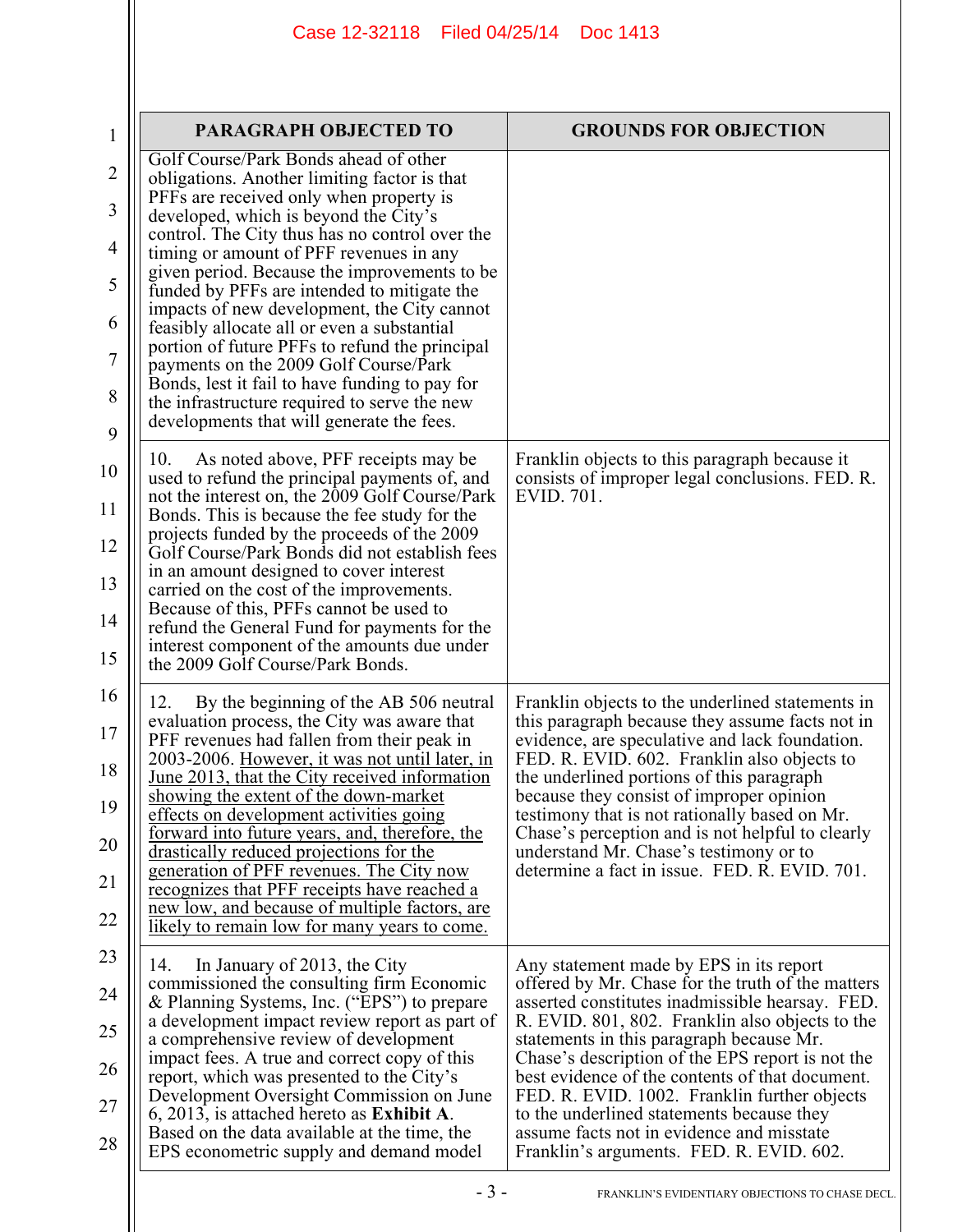| $\mathbf{1}$   | <b>PARAGRAPH OBJECTED TO</b>                                                                                                     | <b>GROUNDS FOR OBJECTION</b>                                                                         |
|----------------|----------------------------------------------------------------------------------------------------------------------------------|------------------------------------------------------------------------------------------------------|
| $\overline{2}$ | for new permit activity projected that the City<br>would be issuing approximately 700 units per                                  |                                                                                                      |
| 3              | year by year 2017 of all types of residential<br>housing, provided that all assumptions hold                                     |                                                                                                      |
| 4              | true. The study further forecast a sharp<br>increase beginning in 2014, based on pent up                                         |                                                                                                      |
| 5              | market demand for new housing. However,<br>this projection has not borne out: the City has                                       |                                                                                                      |
| 6              | issued only 64 building permits for residential<br>units in the first 9 months of the current fiscal                             |                                                                                                      |
| 7              | year. Accordingly, the amount of PFFs that<br>the City will receive this year will be                                            |                                                                                                      |
| 8              | considerably lower than what had been<br>forecasted. Further, at least two of the PFF<br>funds, Fund 940 and Fund 960, which the |                                                                                                      |
| 9              | City proposed to use as a source of debt<br>repayment for the 2009 Golf Course/Park                                              |                                                                                                      |
| 10             | Bonds, currently have negative balances. As a<br><u>result, the millions of dollars of PFFs that</u>                             |                                                                                                      |
| 11             | Franklin argues are available to pay them<br>from PFF funds simply do not exist.                                                 |                                                                                                      |
| 12             | The EPS model and its forecast of a<br>15.                                                                                       | Any statement made by EPS in its report                                                              |
| 13             | substantial downgraded demand cycle bring<br>into question the City's former projections of                                      | offered by Mr. Chase for the truth of the matters<br>asserted constitutes inadmissible hearsay. FED. |
| 14             | the number of permits that could produce PFF<br>revenues. The EPS projection of 700 units per                                    | R. EVID. 801, 802. Franklin also objects to the<br>statements in this paragraph because Mr.          |
| 15             | year was dependent on certain economic<br>factors being met, such as a drop in                                                   | Chase's description of the EPS report is not the<br>best evidence of the contents of that document.  |
| 16             | unemployment and increase in the price point<br>for home sales. Unemployment in Stockton                                         | FED. R. EVID. 1002.                                                                                  |
| 17             | remains high as of February 2014, at 15.9%,<br>and job formation remains slow. Further,                                          |                                                                                                      |
| 18             | price points for new homes remain closer to<br>the \$200,000 level, not \$300,000. See Exhibit                                   |                                                                                                      |
| 19             | A at 48, 72. The City's financial consultants<br>forecast that economic conditions in Stockton                                   |                                                                                                      |
| 20             | will remain depressed for years to come.                                                                                         |                                                                                                      |
| 21             | 17.<br>The 2035 General Plan is premised on<br>an out-dated development plan that does not                                       | Franklin objects to the underlined portions of<br>this paragraph because they consist of improper    |
| 22<br>23       | reflect present economic conditions in<br>Stockton, and must be overhauled to reflect                                            | legal conclusions. FED. R. EVID. 701.<br>Furthermore, the italicized portions of this                |
| 24             | <i>the new reality.</i> Further, the General Plan<br>must be amended to satisfy new state                                        | paragraph are inadmissible because they assume<br>facts not in evidence and lack foundation. FED.    |
| 25             | mandates. Recent state mandates related to<br>climate action planning, floodplain                                                | R. EVID. 602.                                                                                        |
| 26             | management, and carbon footprints ([AB 32,<br>SB 375, and SB 5]), along with the City's                                          |                                                                                                      |
| 27             | settlements with the Attorney General's<br>Office and Sierra Club in October 2008 to                                             |                                                                                                      |
| 28             | <u>cure alleged defects in that plan, required the</u><br>City to analyze and draft modifications to                             |                                                                                                      |
|                | encourage infill and/or adaptive reuse of                                                                                        |                                                                                                      |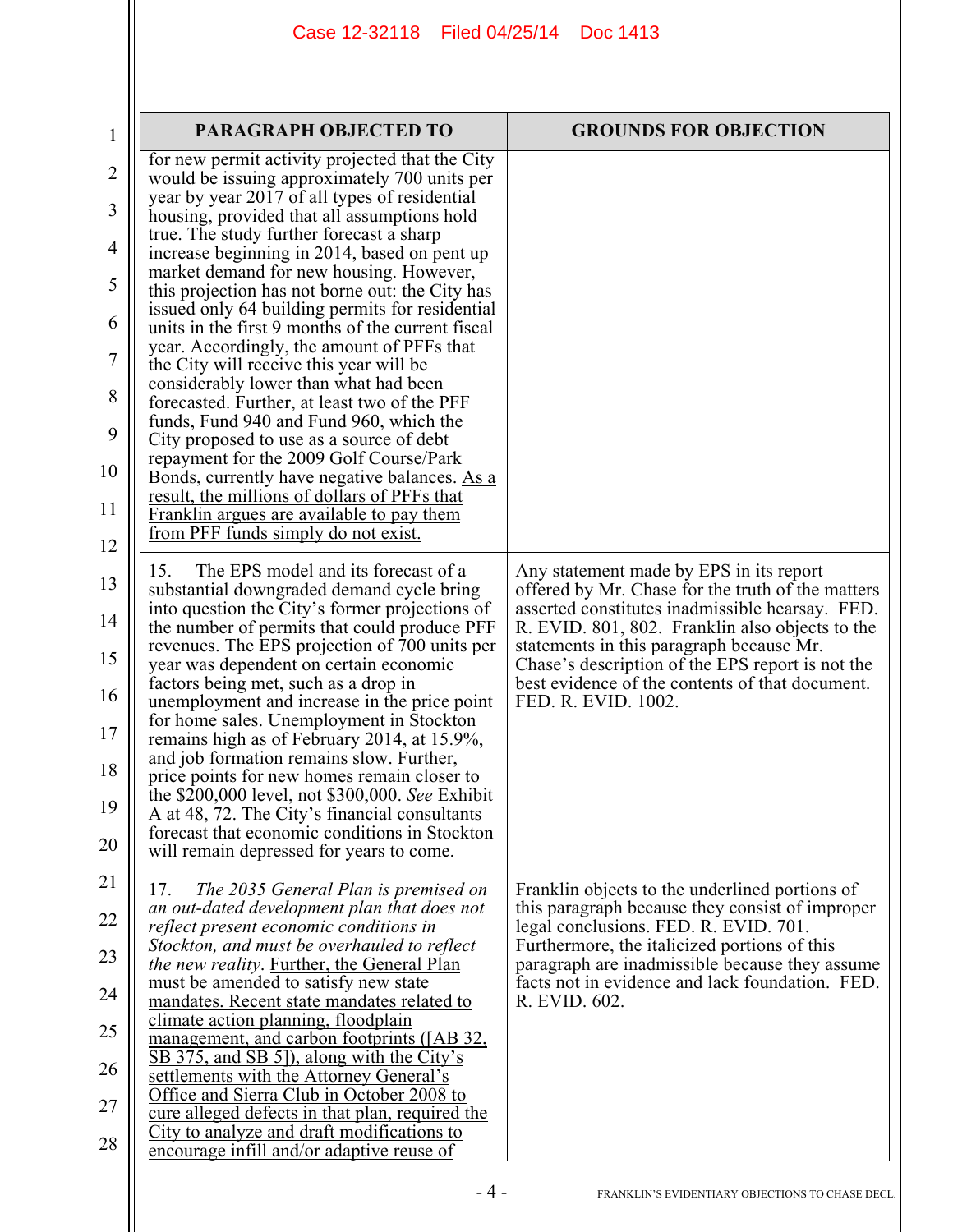| $\mathbf{1}$                                                                     | <b>PARAGRAPH OBJECTED TO</b>                                                                                                                                                                                                                                                                                                                                                                                                                                                                                                                                                                                                                                                                                                                                                                                                                                                                                                                                                                                                                                                                                                                                                                                                                                                                                 | <b>GROUNDS FOR OBJECTION</b>                                                                                                                                                                                                                                                                                     |
|----------------------------------------------------------------------------------|--------------------------------------------------------------------------------------------------------------------------------------------------------------------------------------------------------------------------------------------------------------------------------------------------------------------------------------------------------------------------------------------------------------------------------------------------------------------------------------------------------------------------------------------------------------------------------------------------------------------------------------------------------------------------------------------------------------------------------------------------------------------------------------------------------------------------------------------------------------------------------------------------------------------------------------------------------------------------------------------------------------------------------------------------------------------------------------------------------------------------------------------------------------------------------------------------------------------------------------------------------------------------------------------------------------|------------------------------------------------------------------------------------------------------------------------------------------------------------------------------------------------------------------------------------------------------------------------------------------------------------------|
| $\overline{2}$<br>3<br>4<br>5<br>6                                               | vacant and underutilized properties and<br>structures, as opposed to greenfield<br>development. "Infill" describes the<br>development of undeveloped areas already<br>within a city's infrastructure grid.<br>"Greenfield" development, in contrast, is the<br>development of previously undeveloped lands<br>beyond a city's infrastructure grid. Because<br>the highest PFFs are those issued for permits                                                                                                                                                                                                                                                                                                                                                                                                                                                                                                                                                                                                                                                                                                                                                                                                                                                                                                  |                                                                                                                                                                                                                                                                                                                  |
| 7<br>8<br>9                                                                      | for the new infrastructure associated with<br>greenfield development, the shift to infill in<br>the updated general plan may constrict both<br>the number of development permits issued<br>and the amount of PFF receipts raised by<br>their issuance.                                                                                                                                                                                                                                                                                                                                                                                                                                                                                                                                                                                                                                                                                                                                                                                                                                                                                                                                                                                                                                                       |                                                                                                                                                                                                                                                                                                                  |
| 10<br>11<br>12<br>13<br>14                                                       | Franklin's assertion that PFF receipts<br>19.<br>would be sufficient to pay its claim if<br>development permits average 650 per year is<br>thus a world away from Stockton's reality.<br>For example, for park projects, the General<br>Plan standard for park acreage per 1000<br>residents imposes a new park construction<br>cost burden that alone is in excess of what<br>700 housing units per year would generate in<br>income.                                                                                                                                                                                                                                                                                                                                                                                                                                                                                                                                                                                                                                                                                                                                                                                                                                                                       | Franklin objects to the statements in this<br>paragraph because they assume facts not in<br>evidence, misstate Franklin's arguments and<br>lack foundation. FED. R. EVID. 602.                                                                                                                                   |
| 15<br>16<br>17<br>18<br>19<br>20<br>21<br>22<br>23<br>24<br>25<br>26<br>27<br>28 | Finally, another important variable will<br>20.<br>inhibit future PFF growth: the intense<br>political pressure in Stockton to reduce PFFs<br>and other developer fees in an effort to<br>encourage development. Development is<br>essential to the City's recovery following<br>bankruptcy. Many citizens, among them a<br>number of influential and well-financed<br>developers, believe that to encourage<br>development it is necessary to reduce the<br>amount of fees imposed on new development.<br>The City reduced the Streets PFF rate by half<br>in 2010 as an incentive for development, with<br>the discount scheduled to end on December 3,<br>2013. However, the City Council extended<br>that 50% rate discount for another year,<br>through December 31, 2014. Because revenue<br><u>foregone through rate discounts cannot legally</u><br><u>be made up through higher levies on future</u><br><u>development, these four years of lost revenue</u><br>cannot be regained. And the political pressure<br>is ongoing: The City's Strategic Initiative<br>III.3 provides policy direction to simplify and<br>reduce development impact fees, so as to<br>stimulate economic development. In 2013, the<br>City conducted a Phase 1 fee study that<br>provided a legal and policy framework to | Franklin objects to the underlined portions of<br>this paragraph because they consist of improper<br>legal conclusions. FED. R. EVID. 701.<br>Furthermore, the italicized portions of this<br>paragraph are inadmissible because they assume<br>facts not in evidence and lack foundation. FED.<br>R. EVID. 602. |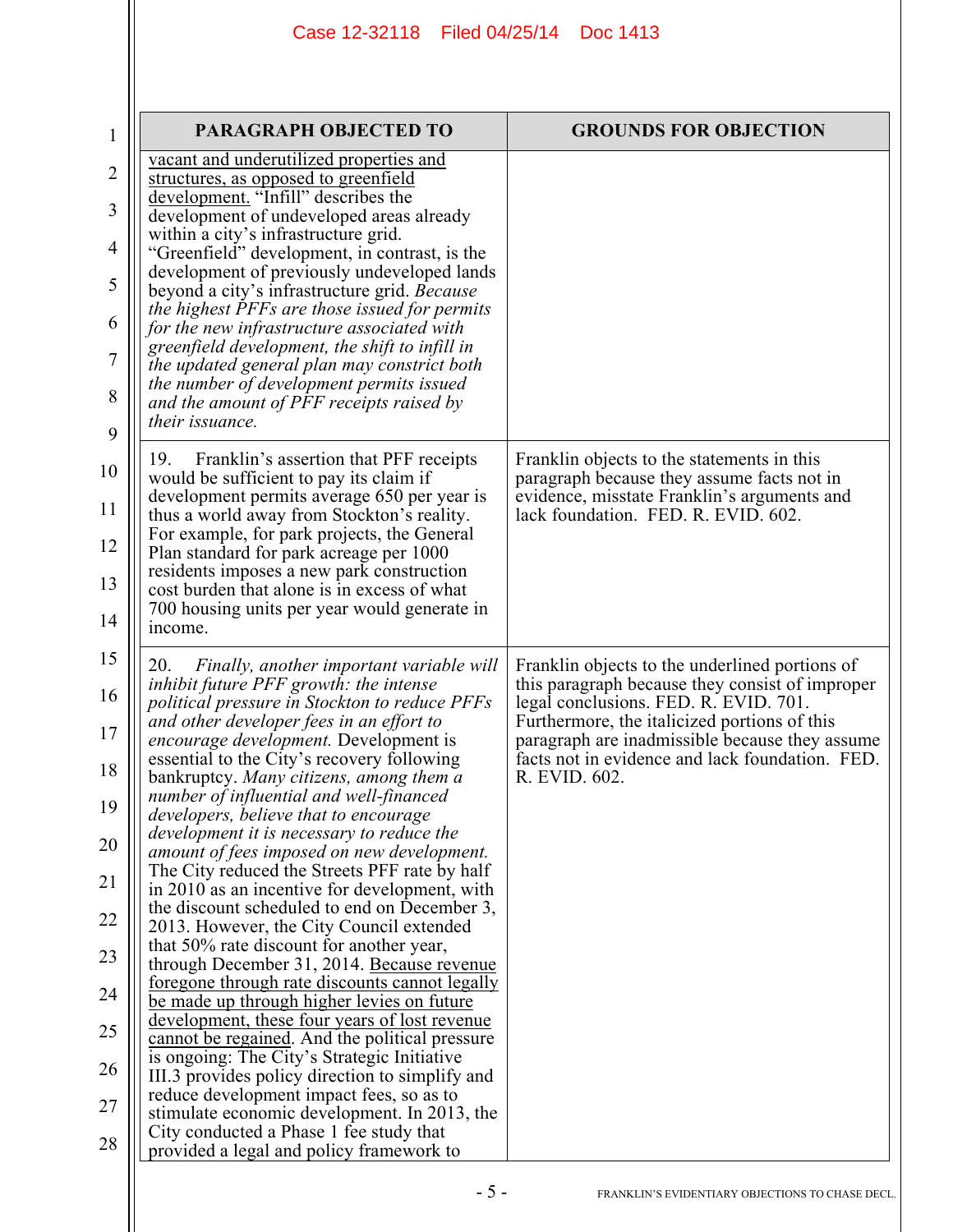| 1                   | PARAGRAPH OBJECTED TO                                                                                                                        | <b>GROUNDS FOR OBJECTION</b>                                                                                                                    |
|---------------------|----------------------------------------------------------------------------------------------------------------------------------------------|-------------------------------------------------------------------------------------------------------------------------------------------------|
| $\overline{2}$      | reopen the Fee Schedule accordingly. In<br>2014, a Phase 2 fee study is now evaluating<br>processing fees. Programmed for 2015 is a          |                                                                                                                                                 |
| 3                   | Phase 3 study of PFFs. The entirety of these<br>analyses will be updated once a new General                                                  |                                                                                                                                                 |
| $\overline{4}$<br>5 | Plan and Capital Improvement Program<br>emerge in the 2016 timeframe.                                                                        |                                                                                                                                                 |
| 6                   | The restrictions on the use of the Golf<br>Course/Park Bonds Properties severely limit                                                       | Franklin objects to the underlined portions of<br>this paragraph because they consist of improper                                               |
| $\overline{7}$      | their value, either in leasehold or in fee<br>simple. All three properties are designated as                                                 | opinion testimony that is not rationally based on<br>Mr. Chase's perception and is not helpful to                                               |
| 8                   | Parks and Recreation by the City's 2035<br>General Plan. Allowed uses under the Parks                                                        | clearly understand Mr. Chase's testimony or to<br>determine a fact in issue. FED. R. EVID. 701.                                                 |
| 9                   | and Recreation designation include "City and<br>county parks, golf courses, marinas,<br>community centers, public and quasi-public           | Furthermore, the italicized portions of this<br>paragraph are inadmissible because they consist<br>of improper legal conclusions. FED. R. EVID. |
| 10                  | uses, and other similar and compatible uses."<br>See Stockton General Plan 2035 Goals &                                                      | 701.                                                                                                                                            |
| 11<br>12            | Policies Report, at 3-7, <i>available at</i><br>http://www.stocktongov.com/files/                                                            |                                                                                                                                                 |
| 13                  | GoalPolicyReport.pdf. The properties are also<br>designated as Public Facilities by the City's<br>zoning ordinance, the Stockton Development |                                                                                                                                                 |
| 14                  | Code. Although the permissible uses for<br>Public Facilities, which include offices,                                                         |                                                                                                                                                 |
| 15                  | auditoriums, libraries, and similar civic uses,<br>are broader than those for Parks and                                                      |                                                                                                                                                 |
| 16                  | Recreation properties, these additional uses<br>are typically permitted only with a<br>discretionary permit, which must be approved          |                                                                                                                                                 |
| 17                  | either by the Planning Commission or by me<br>in my role as Community Development                                                            |                                                                                                                                                 |
| 18<br>19            | Director after issuing a written finding that<br>the permit is consistent with the 2035 General                                              |                                                                                                                                                 |
| 20                  | Plan. Given the limited uses permitted by the<br>2035 General Plan, a permit allowing<br>residential development of the Golf                 |                                                                                                                                                 |
| 21                  | Course/Park Bonds Properties would be<br>inconsistent with the General Plan and would                                                        |                                                                                                                                                 |
| 22                  | not be granted.                                                                                                                              |                                                                                                                                                 |
| 23                  | 22.<br>Any changes to the General Plan<br>designation and Zoning District Map                                                                | Franklin objects to this paragraph because it<br>consists of improper legal conclusions. FED. R.                                                |
| 24                  | designation would require legislative action<br>by the City Council. Those actions and the<br>process that begets them must comport with     | EVID. 701.                                                                                                                                      |
| 25                  | the strict provisions of the California Planning<br>and Zoning Act (Government Code) and the                                                 |                                                                                                                                                 |
| 26<br>27            | California Environmental Quality Act<br>(Resources Code). The process requires                                                               |                                                                                                                                                 |
| 28                  | formal initiation, staffing and funding of the<br>work program, hearings, discretionary<br>decision-making based on the process record       |                                                                                                                                                 |
|                     |                                                                                                                                              |                                                                                                                                                 |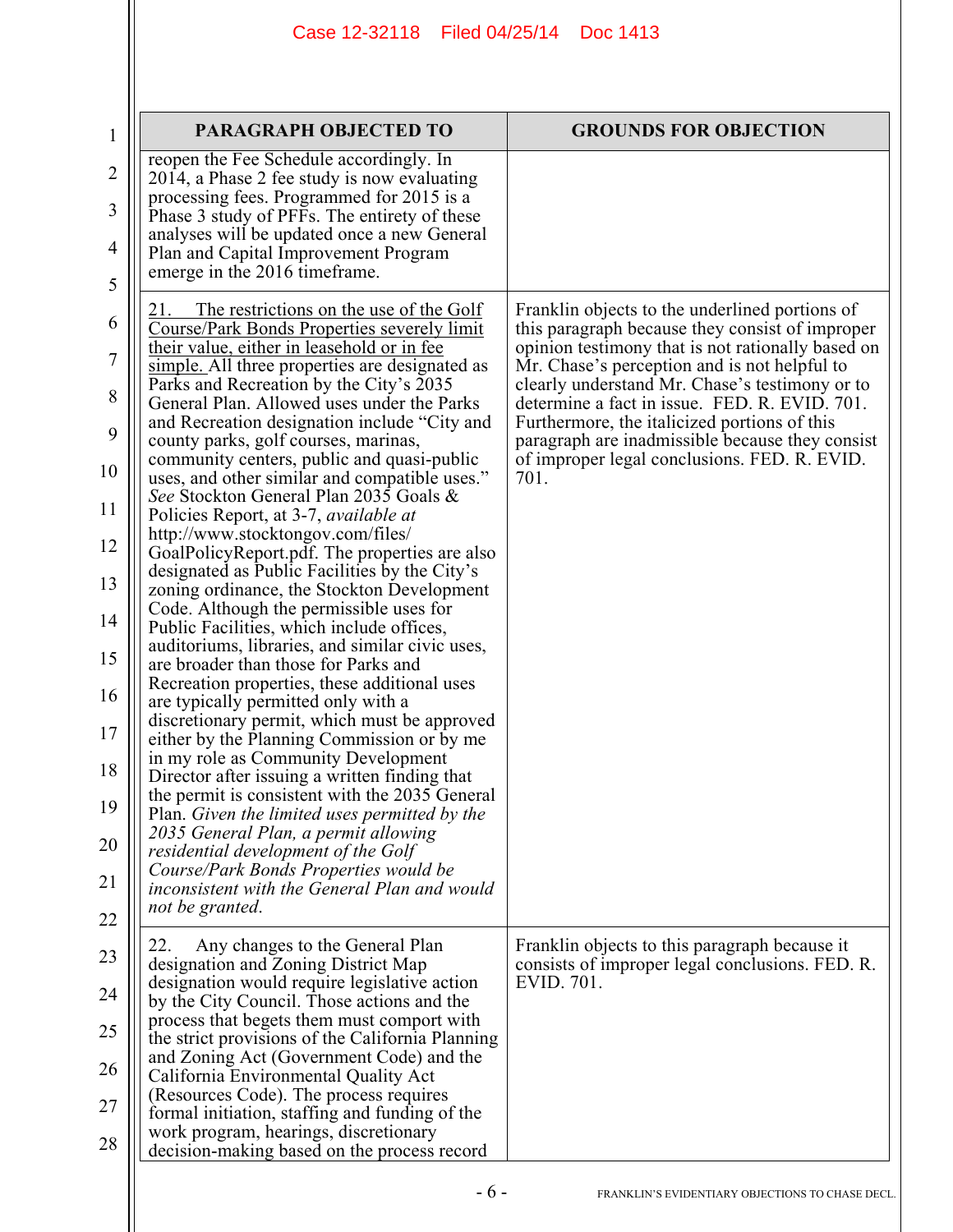| <b>PARAGRAPH OBJECTED TO</b>                                                                                                                                                                                                                                                                                                                                                                                                                                                                                                                                                                                                                                                                                                                                      | <b>GROUNDS FOR OBJECTION</b>                                                                                                                                                                                                                                                                                                                                                                                                                                                                                                                                                                                                                                                                                                                                                                                                                                                                           |
|-------------------------------------------------------------------------------------------------------------------------------------------------------------------------------------------------------------------------------------------------------------------------------------------------------------------------------------------------------------------------------------------------------------------------------------------------------------------------------------------------------------------------------------------------------------------------------------------------------------------------------------------------------------------------------------------------------------------------------------------------------------------|--------------------------------------------------------------------------------------------------------------------------------------------------------------------------------------------------------------------------------------------------------------------------------------------------------------------------------------------------------------------------------------------------------------------------------------------------------------------------------------------------------------------------------------------------------------------------------------------------------------------------------------------------------------------------------------------------------------------------------------------------------------------------------------------------------------------------------------------------------------------------------------------------------|
| and, generally, 18 to 24 months of time. By<br>law, outcomes of this process cannot be pre-<br>determined.                                                                                                                                                                                                                                                                                                                                                                                                                                                                                                                                                                                                                                                        |                                                                                                                                                                                                                                                                                                                                                                                                                                                                                                                                                                                                                                                                                                                                                                                                                                                                                                        |
| 23.<br>The City's zoning ordinance and<br>General Plan are not the only restrictions on<br>the use of the properties. Van Buskirk Golf<br>Course, for instance, sits in a floodplain of the<br>San Joaquin River. Federal Emergency<br>Management Agency ("FEMA") standards<br>prevent construction on the floodplain. The<br>City is required to ensure that all new land<br>uses and structures meet FEMA standards as<br>well as emerging State mandated provisions<br>under SB5 that require 200-year flood zone<br>protections.                                                                                                                                                                                                                              | Franklin objects to the underlined portions of<br>this paragraph because they consist of improper<br>legal conclusions. FED. R. EVID. 701.                                                                                                                                                                                                                                                                                                                                                                                                                                                                                                                                                                                                                                                                                                                                                             |
| 24.<br>The deed by which Charles and Bertha<br>Van Buskirk conveyed the property on which<br>Van Buskirk Golf Course sites to the City<br>imposes further restraints on the use of the<br>Property. A true and correct copy of the Van<br>Buskirk deed is attached hereto as Exhibit B.<br>It includes conditions subsequent that the<br>"property shall be maintained and used only<br>for public recreation or public park purposes"<br>and that "no intoxicating liquor shall be sold<br>or offered for sale upon the premises." Id. at<br>2-3. A violation of either condition<br>subsequent for more than 180 days results in a<br>reversion of the portion of the property that is<br>in violation back to the heirs and successors<br>of the Van Buskirks. | Franklin objects to the statements in this<br>paragraph because Mr. Chase's descriptions of<br>the deed is not the best evidence of that<br>document. FED. R. EVID. 1002. Franklin<br>objects to this paragraph because it consists of<br>improper legal conclusions. FED. R. EVID.<br>701.                                                                                                                                                                                                                                                                                                                                                                                                                                                                                                                                                                                                            |
| I have reviewed the Expert Report Of<br>25.<br>Charles M. Moore (the "Moore Report")<br>submitted by Franklin on March 26, 2014.<br>The Moore Report posits that the City can use<br>PFFs to essentially pay Franklin in full.<br>Moore Report at 10-12. This conclusion is<br>simply wrong, for all of the reasons outlined<br>in this Declaration. The Moore Report ignores<br>the fundamental economic and legal realities<br>that constrain the City's use of PFFs.                                                                                                                                                                                                                                                                                           | Franklin objects to the entirety of this paragraph<br>because it consists of improper opinion<br>testimony that is not rationally based on Mr.<br>Chase's perception and is not helpful to clearly<br>understand Mr. Chase's testimony or to<br>determine a fact in issue. FED. R. EVID. 701;<br>see also Britz Fertilizers, Inc. v. Bayer Corp.,<br>2009 U.S. Dist. LEXIS 57947, at *8-9 (E.D.<br>Cal. June 17, 2009) (fact witness not permitted<br>to offer opinions to rebut expert's<br>methodology). Franklin further objects to the<br>statements in this paragraph because they<br>assume facts not in evidence and misstate the<br>statements contained in the Moore Report.<br>FED. R. EVID. 602. Franklin also objects to<br>the statements in this paragraph because Mr.<br>Chase's description of Mr. Moore's report is not<br>the best evidence of that document. FED. R.<br>EVID. 1002. |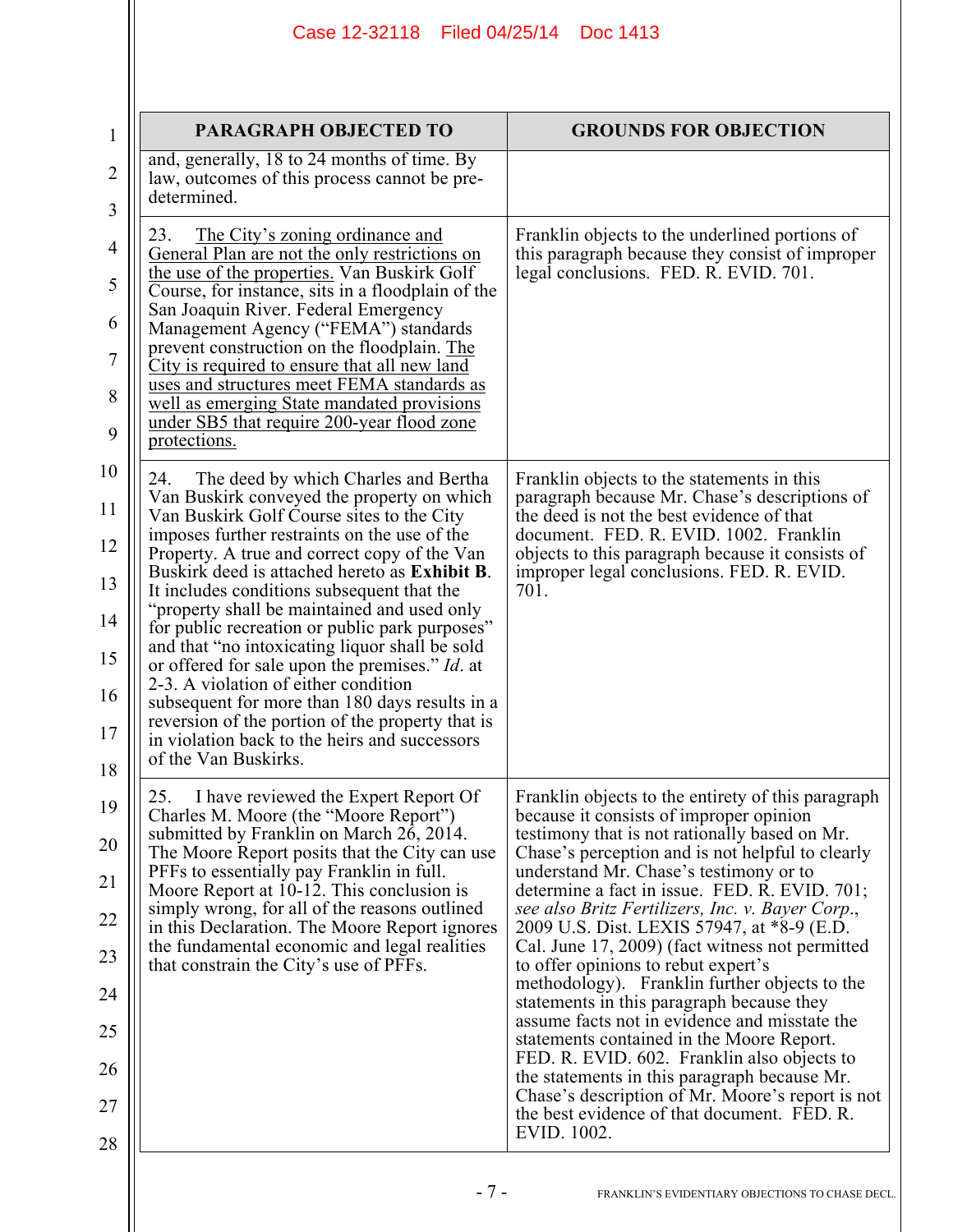| 1                   | <b>PARAGRAPH OBJECTED TO</b>                                                                                                                     | <b>GROUNDS FOR OBJECTION</b>                                                                                                                   |
|---------------------|--------------------------------------------------------------------------------------------------------------------------------------------------|------------------------------------------------------------------------------------------------------------------------------------------------|
| $\overline{2}$<br>3 | 26.<br>First, the Moore Report's projections<br>for PFF revenues is completely exaggerated<br>Moore incorrectly assumes (1) that new, PFF-       | Franklin objects to the entirety of this paragraph<br>because it consists of improper opinion<br>testimony that is not rationally based on Mr. |
| $\overline{4}$      | generating housing production will occur at<br>an average rate of 700 units per year (the City<br>has averaged less than 130 units per year over | Chase's perception and is not helpful to clearly<br>understand Mr. Chase's testimony or to<br>determine a fact in issue. FED. R. EVID. 701;    |
| 5                   | the last five years, and is stuck on 64 units for<br>the current fiscal year-to-date); $(2)$ that the                                            | see also Britz Fertilizers, 2009 U.S. Dist.<br>LEXIS 57947, at $*8-9$ (fact witness not                                                        |
| 6                   | expected 700 units per year accounts only for<br>single family unit production (it actually                                                      | permitted to offer opinions to rebut expert's<br>methodology). Franklin further objects to the                                                 |
| $\overline{7}$      | applies to all housing types); and $(3)$ that new<br>unit production will occur only in greenfield                                               | statements in this paragraph because they<br>assume facts not in evidence and misstate the                                                     |
| 8<br>9              | expansion areas that require PFF generation<br>(state mandates call for compact urban infill)<br>where infrastructure already exists, and where  | statements contained in the Moore Report.<br>FED. R. EVID. 602. Franklin also objects to<br>the statements in this paragraph because Mr.       |
| 10                  | there is a reduced need for capital<br>improvement projects and related PFF                                                                      | Chase's description of Mr. Moore's report is not<br>the best evidence of that document. FED. R.                                                |
| 11                  | generation). Moore further assumes that PFF<br>revenues will increase sharply in the near<br>future, despite the many factors that are likely    | EVID. 1002.                                                                                                                                    |
| 12                  | to suppress development and PFF revenue,<br>including the City's slow ongoing recovery                                                           |                                                                                                                                                |
| 13                  | from recession, continuing high<br>unemployment, depressed price points for                                                                      |                                                                                                                                                |
| 14                  | new home sales.                                                                                                                                  |                                                                                                                                                |
| 15                  | 27.<br>The Moore Report also ignores<br>constraints on the use of PFFs, and assumes                                                              | Franklin objects to the entirety of this paragraph<br>because it consists of improper opinion                                                  |
| 16                  | that any PFFs in the specified funds could be<br>handed over to Franklin. First, the Moore<br>Report inaccurately suggests that PFFs are         | testimony that is not rationally based on Mr.<br>Chase's perception and is not helpful to clearly<br>understand Mr. Chase's testimony or to    |
| 17<br>18            | somehow pledged to pay Franklin. They are<br>not. Further, the Moore Report fails to                                                             | determine a fact in issue. FED. R. EVID. 701;<br>see also Britz Fertilizers, 2009 U.S. Dist.                                                   |
| 19                  | acknowledge that the City <i>must</i> use PFFs to<br>cover capital improvements, including those it                                              | LEXIS 57947, at *8-9 (fact witness not<br>permitted to offer opinions to rebut expert's                                                        |
| 20                  | is committed to in various Develop<br>Agreements and Vested Tract Maps. The                                                                      | methodology). Franklin further objects to the<br>statements in this paragraph because they<br>assume facts not in evidence and misstate the    |
| 21                  | Moore Report also appears to treat PFFs as a<br>pool, rather than as existing in segregated<br>funds.                                            | statements contained in the Moore Report.<br>FED. R. EVID. 602. Franklin also objects to                                                       |
| 22                  |                                                                                                                                                  | the statements in this paragraph because Mr.<br>Chase's description of Mr. Moore's report is not                                               |
| 23                  |                                                                                                                                                  | the best evidence of that document. FED. R.<br>EVID. 1002.                                                                                     |
| 24                  |                                                                                                                                                  |                                                                                                                                                |
| 25                  |                                                                                                                                                  |                                                                                                                                                |
| 26                  |                                                                                                                                                  |                                                                                                                                                |
| 27                  |                                                                                                                                                  |                                                                                                                                                |
| 28                  |                                                                                                                                                  |                                                                                                                                                |